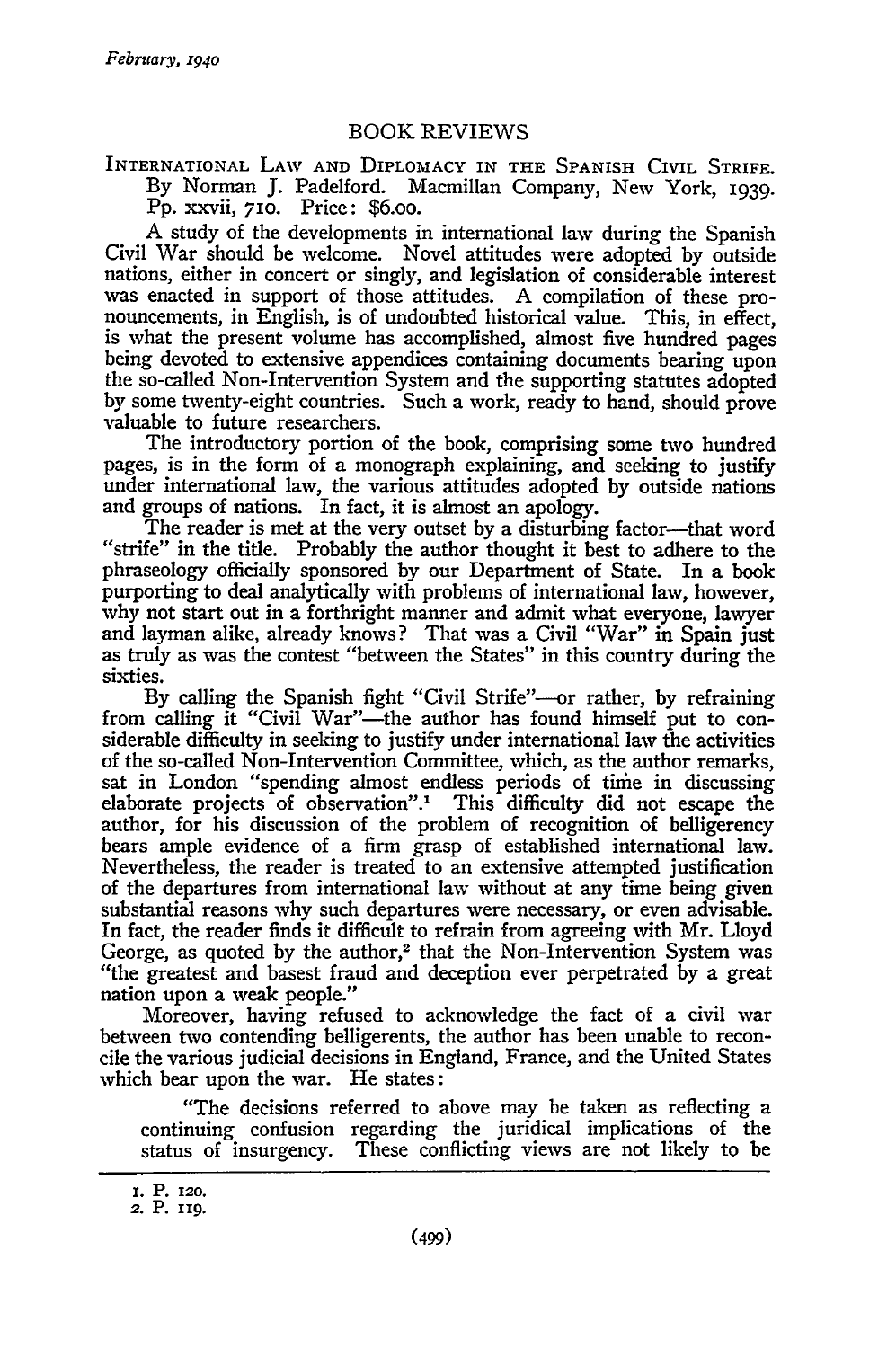readily eliminated by allowing the law to be developed exclusively through the judicial process." **3**

This indictment of the judicial process would seem to be unjustified, for the obvious explanation of the divergence between decisions is to be found in the fact that, for political purposes, various governments adopted positions not at all in harmony with international law or precedent; subsequently, the courts were called upon to reconcile these political manifestations with the facts and with established law. As pointed out by Mr. Anthony Eden in the House of Commons:

"What happened was that that non-intervention sought to create a new form of neutrality. Say, if you will, that it has succeeded or failed, but a result of that new form of neutrality has been that belligerent rights have not been granted, and a result of that has been to deprive the Power that is strongest at sea—surely this country, of all others, should understand the importance of thatof use of its superiority." 4

While the author ably restates the tests for granting belligerent rights, he fails to point out that the basic reason why that was not done was because the ships of certain foreign nations might have found their lucrative trade curtailed, as appears from Mr. Eden's statement. This is also trade curtailed, as appears from Mr. Eden's statement. manifest from the subsequent endeavors of the British Government to condition the granting of belligerent rights upon acceptance of a contraband list, inordinately limited in scope, which the London Government considered compatible with its rights of trade. No better indication of the political complexion of the matter can be obtained than **by** comparing the "novel proposition"<sup>5</sup> -with the contraband list actually declared by the British Government when itself a belligerent during the present European 6 war.

The attempt to justify intervention of foreign governments on both. sides **by** calling the war "Civil Strife", and one group of belligerents "Insurgents", has already been forcefully exposed **by** a former Solicitor of the Department of State. Addressing a joint meeting of the American and Federal Bar Associations in May, 1939, Hon. Fred K. Nielsen said:

"Acts of some governments with reference to the struggle in Spain revealed, it seems to me, little or no concern for the maintenance of well-established rules and principles of law. . **.** . Early in the struggle, when it might be doubted that the insurgents could justifiably be recognized as belligerents, two European governments and three Central American governments purported to recognize them as the existing government of Spain. We heard of proposed bargainings with respect to rcognition. Early in the war authorities of a government announced that they would not tolerate interference with the commerce of their country by the loyalist government or by the insurgents. Yet the Spanish Government assuredly had a right to interfere with neutral commerce on the high seas and in Spanish waters **by** proper exercise of measures relating to blockade, contraband, and visit and search of neutral vessels. The insurgents **had** the right

**<sup>3.</sup>** P. **23.** 4. P. **i5. 5.** P. **97.**

<sup>6.</sup> **N.** Y. Times, Sept. 9, **1939, p.** 2, cOl. 8.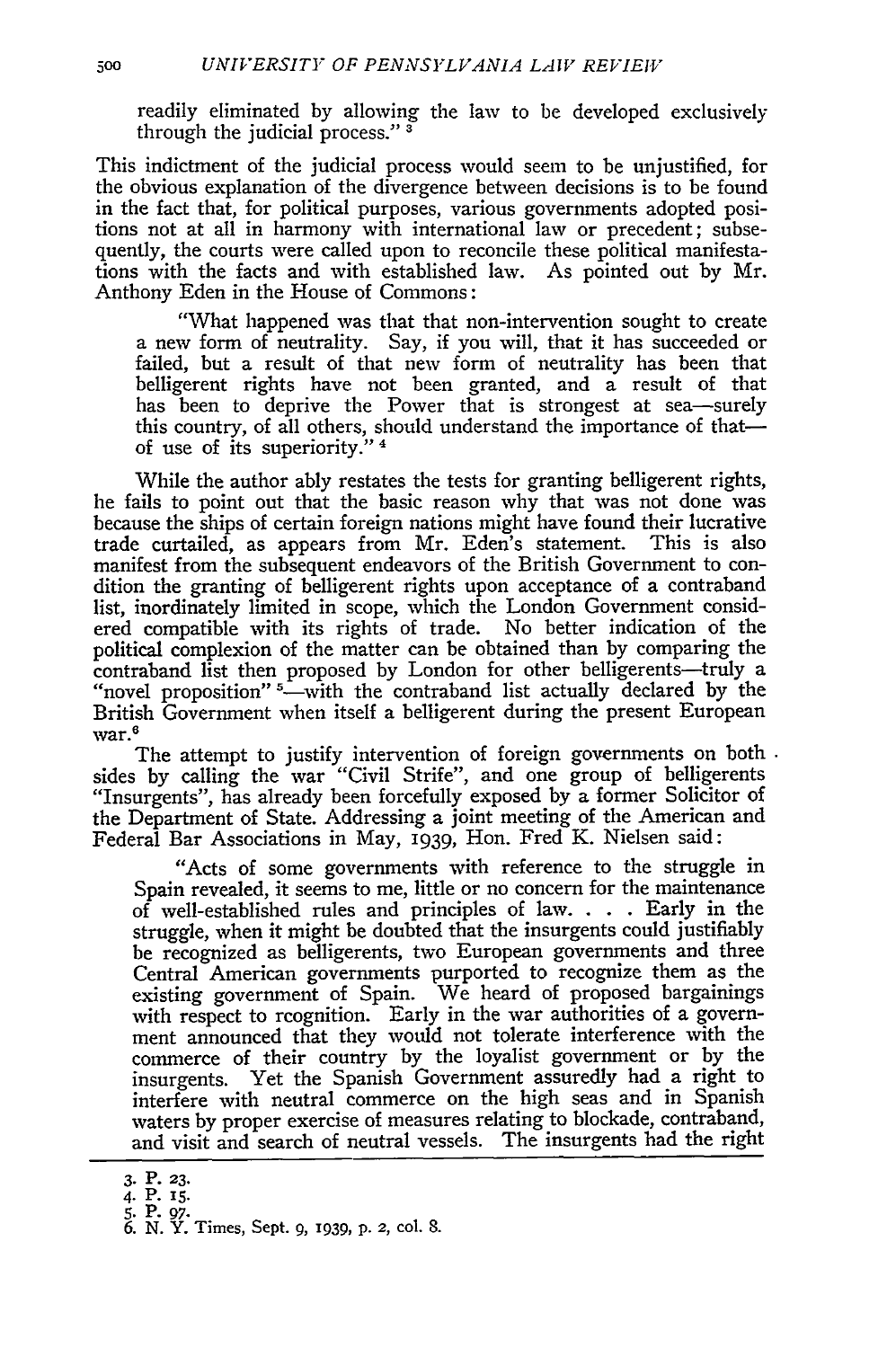to do so, I believe, when they met the requirements of a status of belligerency which I have roughly sketched. Rights and obligations derived from law pertaining to these subjects are, in my judgment, determined by existing facts, not by political policies of governments." **7**

In sum, it would appear that, in his textual treatment of international law and diplomacy during the Spanish Civil War, the author has been somewhat over-concerned with nomenclature and too little concerned with fundamentals. As a result, the analysis suffers. Nevertheless, the convenience of having a one volume collection of the various documents bearing upon the war has perhaps justified publication of the book.

#### *William Potter Lage.t*

HANDBOOK OF AMERICAN **CONSTITUTIONAL** LAW. By Henry Rottschaefer. West Publishing Co., St. Paul, **1939.** Pp. xxxv, 982. Price: \$5.oo.

Here is a bold and diligent attempt to bring American constitutional law within the boundaries of a Hornbook. The traditional Hornbook title, "handbook", is something of a misnomer, since the text runs to **875** pages and the cited cases number about 35oo. But Professor Rottschaefer cannot fairly be accused of departing from the didacticism of the Hornbook black letter.

The educational or informative value of black letter is debatable even when the propositions seek to encompass a comparatively stable field of law. The attempt to compress the shifting flux of metaphysics, social habit and urgent practicability which we know as constitutional law into rigid generalizations of "legal principles" is doomed from the start. The core of any study of constitutional law must be a recognition of its changing content and form. Professor Rottschaefer, however, has explicitly attempted to avoid an approach so ill-fitted to categorical statement. There are fairly frequent notations that a particular case has been overruled or is of doubtful authority, but the book is based on an unflinching certainty that the rules and dicta of all other cases remain beyond assault or question. This leads Professor Rottschaefer into repeated instances of overgeneralization. Discredited cases, together with those which have qualified them, are accepted as equally valid. For two of many examples, the student is unequivocally told, on the authority of *Panhandle Oil Co.* v. *Mississippi ex rel. Knox* **1** and its congeners, that sales taxes on persons who deal with the government are invalid because they directly burden that government,<sup>2</sup> while a casual statement some pages later **3** mentions that under *James v. Dravo Contracting Co.<sup>4</sup>*a gross receipts tax on the government contractor is valid. The reader will understand  $5$  that there must be judicial review which reaches to all facts upon the existence of which "constitutional rights of liberty and property" depend **;6** the limitations, suggested both by *Acker v. United States <sup>7</sup>*and by common administrative and judicial practice, are ignored.

**7.** 84 **CONG. REC. 8624, 8626 (1939).** t Member of the Bar, New York City.

**6.** P. 846.

**I. 277** U. **S. 218** (1928).

**<sup>2.</sup>** Pp. **99-100.**

**<sup>3.</sup>** PP. **102-103. 4. 302 U. S. 134 (1937). 5.** On the authority of Ohio Valley Water Co. v. Ben Avon Borough. **253 U. S.** *287* **(I92O),** and St. Joseph Stock Yards Co. v. United States, **298 U. S.** 38 **(1936).**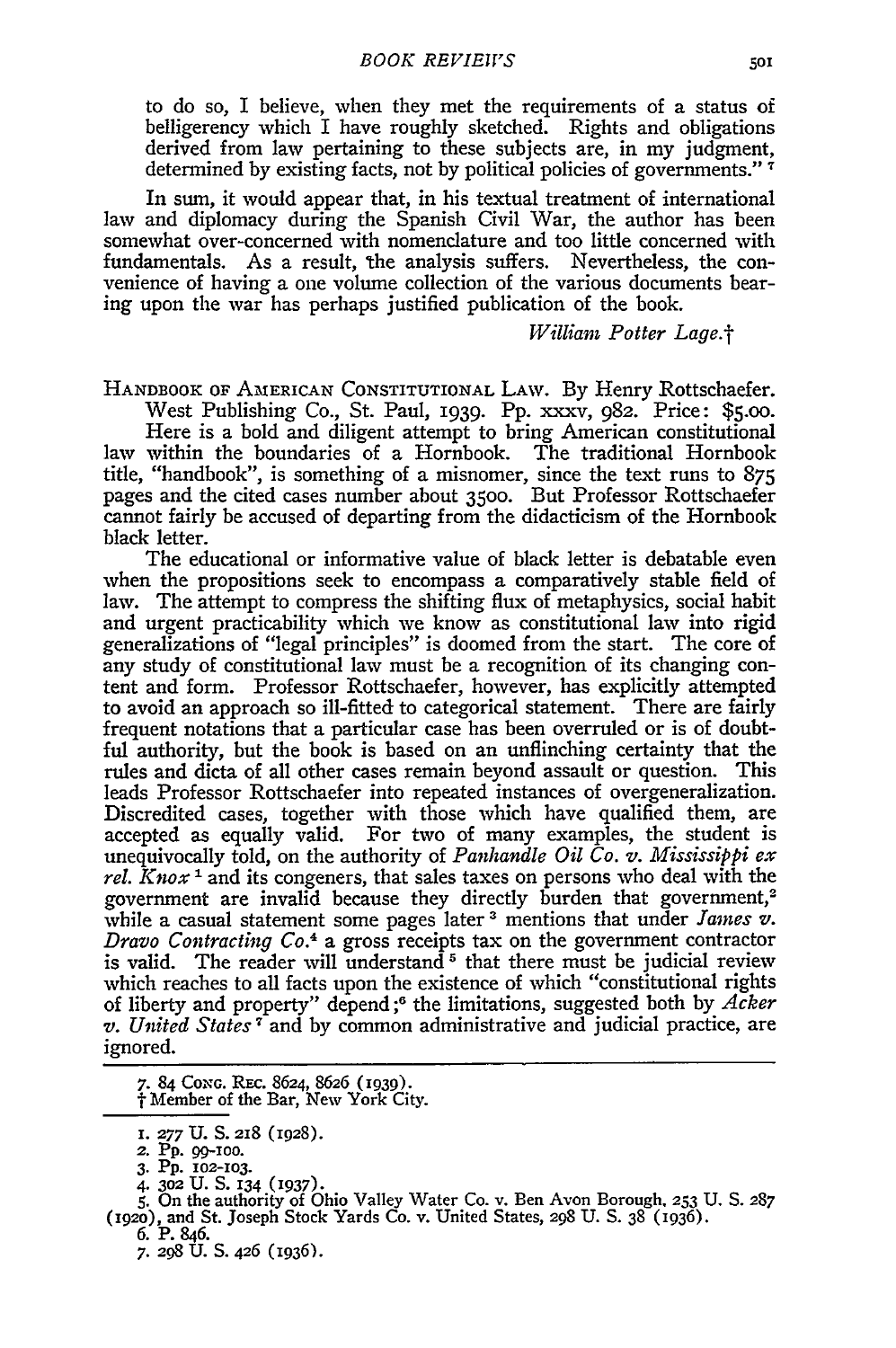The student who rests upon this book will, therefore, be more surprised than most to learn that, even in the first three or four months which followed its publication, some of its most unyielding propositions have already been discarded.<sup>8</sup> The movement in constitutional law is, however, too marked and too notorious for the book to leave with the student a lasting illusion of certainty. **A** perhaps more serious hazard for the uninitiated is the inescapable impression that constitutional decisions result from the simple and mechanical task of choosing the established proposition which best fits the facts of the case at hand. The turbulent field of intergovernmental tax immunity is supposed to take order under the incantations of the "immediate and direct" or "remote and indirect" formulæ.<sup>9</sup> Somewhat later, in dealing with taxes on exports, the reader finds the same formule offered to explain those decisions; this time, however, in fidelity to the dicta of the Supreme Court, a net income tax has only a "remote and indirect" effect on the taxed activities.<sup>10</sup> So, too, the unwary student might think that the doctrine of unconstitutional conditions had both a categorical finality and a universal application;" *Stephenson v. Binford,'2* which Professor Rottschaefer ignores, would have left a more accurate flavor of doubt.

The attempt to describe constitutional law in terms of generalized legal principles becomes, at times, near to unintelligible. The litigation surrounding the commerce clause, for one example, can be fitted into a comprehensible pattern only if read against the changing economic society and the not always correlative changes in the personnel of the Supreme Court. Coincident with these shifts in decision, but substantially independent of them, there has been a considerable fluctuation in judicial preference for one formula or another by which to express the conclusion: direct-indirect, national-local, or exclusive-concurrent. Professor Rotschaefer sedulously classifies the cases according to whichever formula the writer of the opinion chances to use, and almost wholly ignores the facts of the cases, the date of their decision, the Court which entered judgment, and the qualifications and contradictions found in other cases. The confusion is heightened when cases dealing both with state and federal powers are cited indiscriminately to demonstrate the scope of the federal powers.<sup>13</sup>

But these criticisms are, in general, directed more to the project than to its execution. Within the limits of his purpose to write a comprehensive handbook on consitutional law, Professor Rottschaefer has done a fairly good job. The literary quality of the book is not high and at times is wretched. On the other hand, the errors seem to be exceptionally few. The organization is good and the length of treatment of most topics is appropriate.

The discussion of a number of the topics appears to be excellent. The treatment, for example, of interstate privileges and immunities, of the auxiliary powers of Congress, of the unit rule of state taxation, and of federal territories was thoroughly illuminating to this reviewer. This may well

8. After Graves v. New York *ex rel*. O'Keefe, 306 U. S. 466 (1939), a government officer is not immune from taxation on his salary (see p. 101). O'Malley v. Woodrough, 307 U. S. 277 (1939) makes useless the section detai

**g. Pp. 96,** *99.* **10. P. 201. IT.** Pp. **555, 557. 12.** 287 **U. S.** 251 **(i932). 13.** E. **g.,** pp. **233, 235, 237.**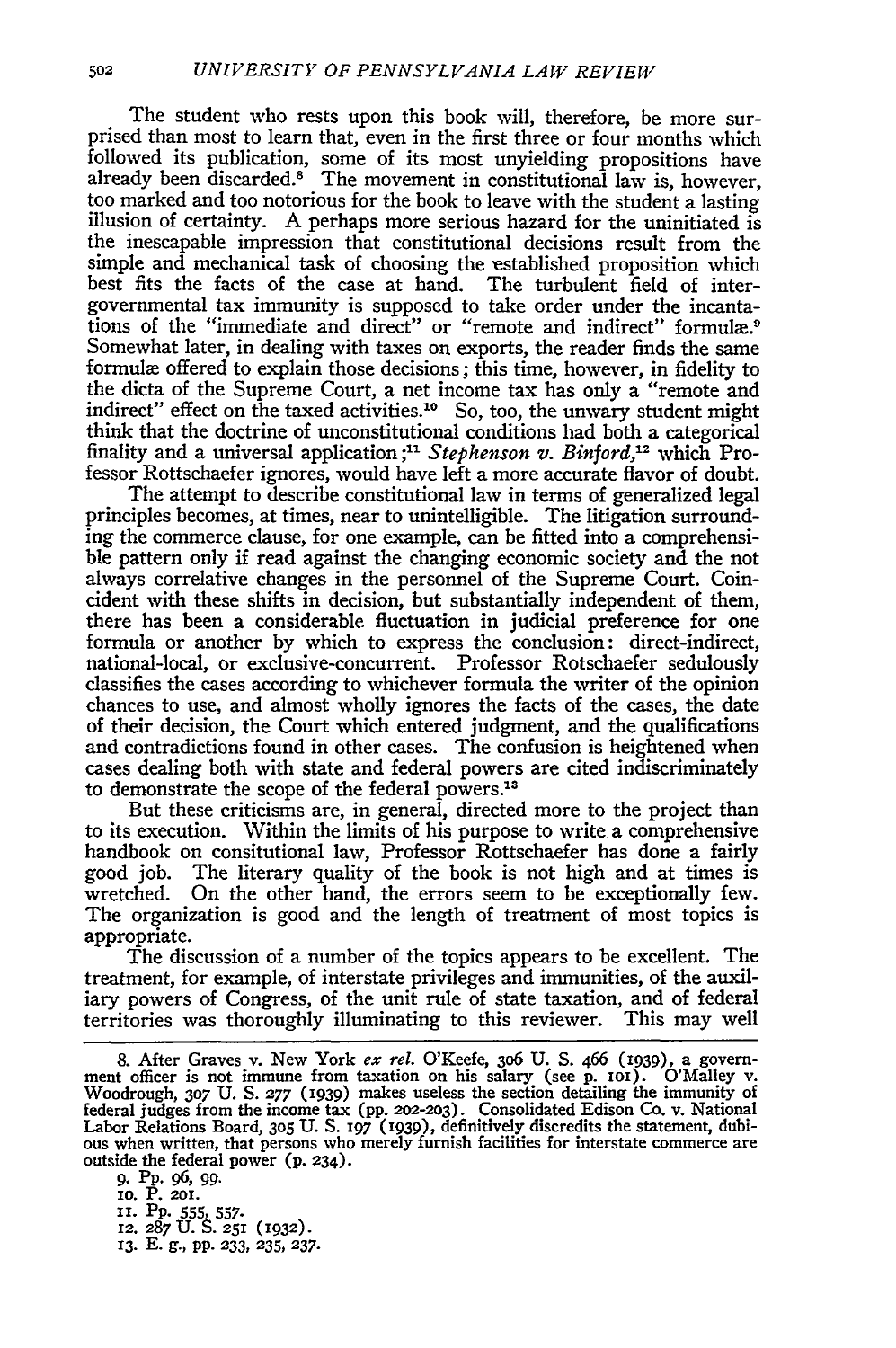be due to the fact that the topics were unfamiliar, so that latent defects of treatment were unnoticed. Probably, it is because in each field the decisions seem reasonably consistent and the constitutional principles sufficiently narrow for easy articulation; the Hornbook method is best fitted for discussion of doctrines such as these.

In short, few of the deficiencies of this book are to be traced to the workmanship of Professor Rottschaefer, who plainly has subjugated a vast body of constitutional law without doing undue injury to the cases which he has captured and filed. The difficulties come rather from the fact that constitutional law cannot be learned and should not be studied from Hornbooks. The life of the nation, with its shifting trends and its specific contradictions, is reflected in its constitutional litigation. So long as that life has vitality, constitutional law cannot be reduced to categorical propositions, even though they number **340** and are printed in black letter.

*Warner W. Gardner.t*

THE CIVIL AERONAUTIcs ACT, ANNOTATED. By Charles S. Rhyne. National Law Book Company, Washington, 1939. Pp. xlv, 324. Price: **\$5.00.**

Aviation legislation in the United States has preceded rather than followed the expansion of peace time flying. After the first World War and throughout the early 1920's civilian flying was largely confined to barnstorming and it was not until the Air Mail Act of 1925 and the Air Commerce Act of *1926* that this was changed. It was only then that the private carriage of mail, passengers and express became a reality.

A little over a decade has passed, a decade which has brought enormous increase in the speed, radius and regularity of transcontinental and transoceanic air transport. And during this same period private air transport suffered its greatest setback with the cancellation of the air mail contracts in 1934. So much had happened in these years that by 1938 the need to restate the basic federal law for aviation had become evident and immediate. To meet this need the Civil Aeronautics Act of 1938 was adopted.

The Air Commerce Act of 1926 was, in the writer's opinion, a model of legislative drafting-leaving to the law itself the statement of its objectives, and to the regulatory powers of the offices established the requisite flexibility and direction that accompany a clearly limited and well defined right of regulation. In this regard the Act of 1938 is a worthy successor. Moreover it embodies a division of authority between the executive and the quasi-judicial, seeking to carry out the theory of law expressed by the Supreme Court in the case of *Humphrey's Executor v. United States.1* Thus, the five members of the Civil Aeronautics Commission, constituting a Board charged with other than administrative functions, may not be removed by the President, whereas the Administrator and his assistants are made directly answerable to the President, who may discharge them at his pleasure without reference to the Congress.

Mr. Rhyne's book traces the legislative history of aviation legislation in Congress from 1926 to 1938. He has compiled a voluminous and seemingly definitive bibliography of aviation bills that have been proposed and

t Special Assistant to the Attorney General.

**I. 295** U. S. **6o2** (1935).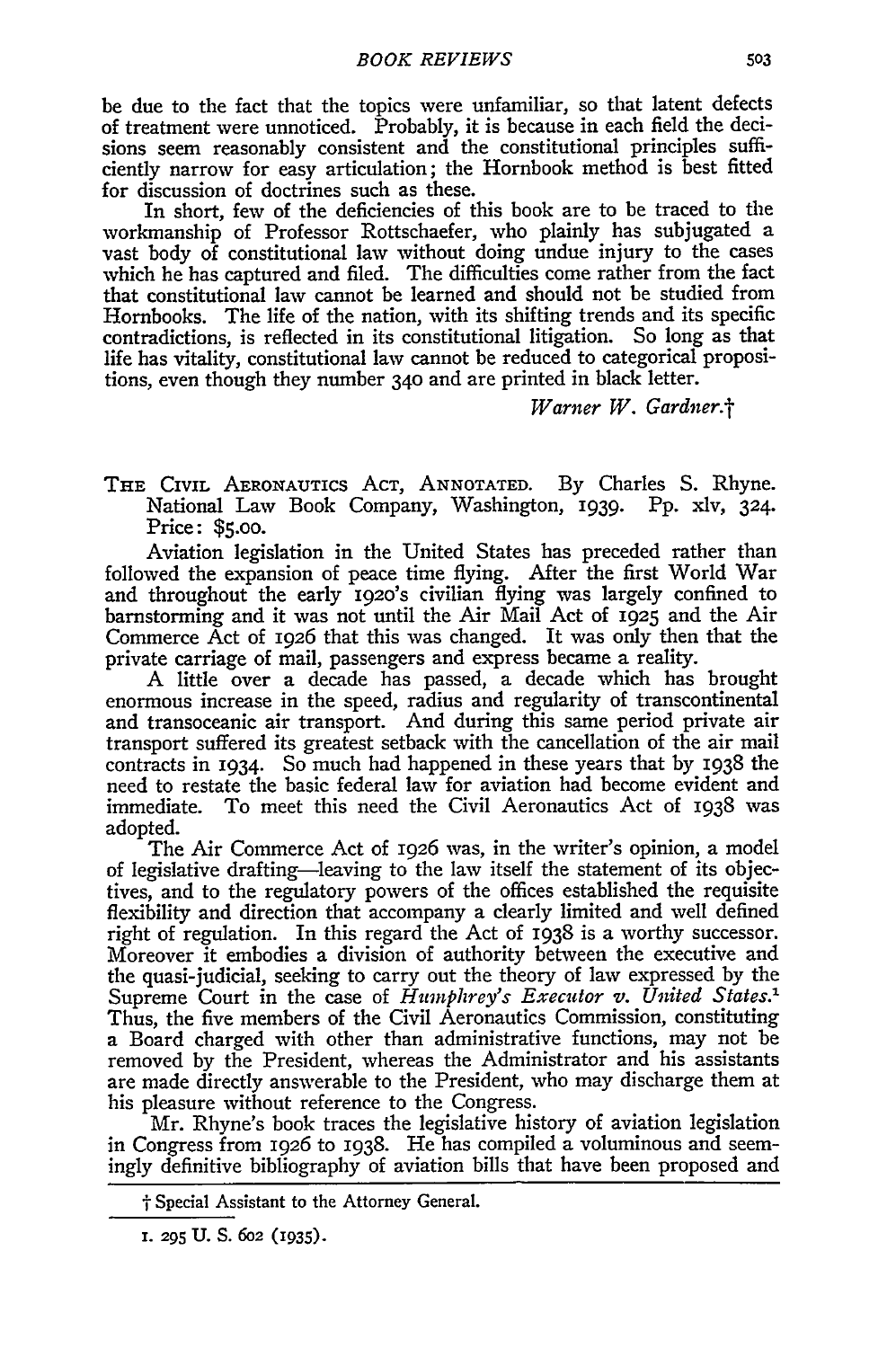of hearings on many of these bills. The enumeration itself testifies to the difficulties and complexities of the subject to which, as Mr. Rhyne repeat- edly points out, must be added the play of political forces. The most notable example of the latter is to be found in the effect, largely bad, which the cancellation of the air mail contracts has had on subsequent aviation legislation.

The author contents himself, so far as the text of the act is concerned, with treating it synoptically rather than critically. Such a course can hardly be avoided in a statute as new as the Civil Aeronautics Act of 1938. But the book should prove most useful as a source book for those who may hereafter be called upon to determine the meaning of this 1938 law and who, in doing so, wish to acquaint themselves with the history and background of the Act.

# *Henry G. Hotchkiss.t*

TnE LAW OF BANKRUPTCY REORGANIZATION. By Thomas K. Finletter. Michie Company, Charlottesville, 1939. Pp. x, 994. Price: \$io.oo.

This time a rose, by another name, is at least currently more useful, if not sweeter. Although nothing is said in the preface or elsewhere in the present work to indicate the fact, comparison with *Principles of Corporate Reorganization,* by the same author and publisher in 1937, indicates that the present work is nothing but a revision of the earlier work in the light of the radical 1938 amendment of the Federal Bankruptcy Act and the substitution of Chapter X of the new Act for the old Section 77B. The changes of the text are those necessitated by this revision of the statute which is the primary subject of discussion. References and footnotes are tied in to the new numbering under the new statute, and correct summaries are given of various radical changes that have been brought about in procedure.

Doubtless because these changes are an established fact the new work contains no discussion of their merits; and doubtless for the same reason. as well as because of the paucity of precedent at the time the new work was written which would throw light on the practical workings of governmental participation in reorganization procedure as contemplated by Chapter X, the new work contains neither citation of past authority nor speculation as to future operation as a guide to practical work under the new procedure. The important right of intervention granted to the Securities and Exchange Commission by Section **208 of** Chapter X is but mentioned, and there are none of the helpful suggestions to trustees for the performance of their new duties in formulating reorganization plans which might have been expected from an author with the happy combination of scholarship and practical experience possessed by Mr. Finletter.

In reviewing the earlier Finletter work **I** the present reviewer commended it as one valuable "for the working library of any lawyer having to do with" reorganization problems. That work having been rendered substantially obsolete by the 1938 revision of the Bankruptcy Act, it should be replaced by the new revision. *Robert T. Swaine.*†

**<sup>1</sup>** Member of the Bar, New York City.

**I.** Swaine, Book Review (i938) 86 U. OF PA. L. Rzv. 447.

t Member of the Bar, New York City.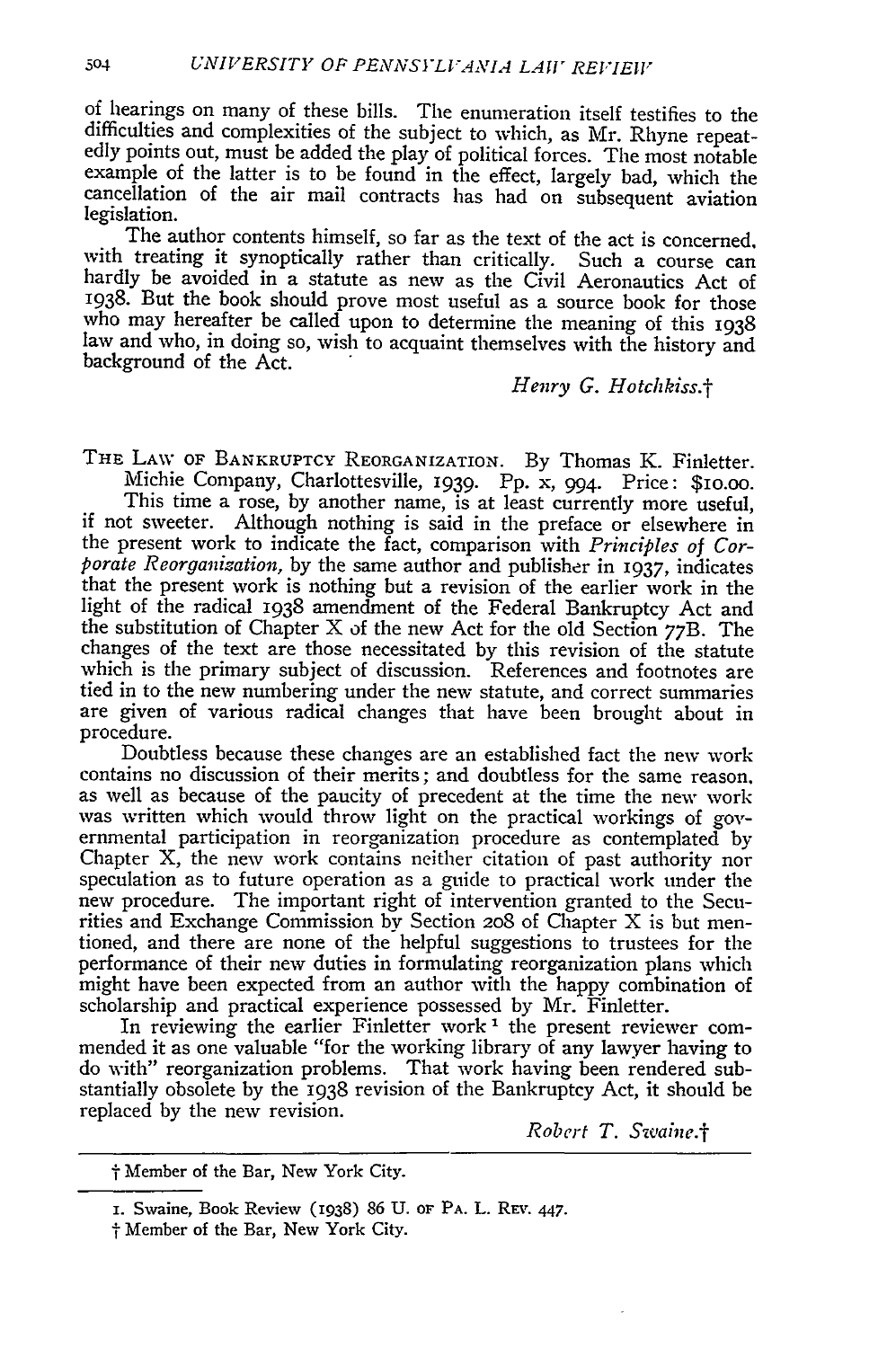RESPONSIBILITY OF STATES FOR **ACTS** OF **UNSUCCESSFUL** INSURGENT GOVERNMENTS. By Haig Silvanie. Columbia University Press, New York, 1939. Pp. **223.** Price: **\$2.75.**

The author's purpose in writing this monograph was "to state the rule of international law dealing with state responsibility for acts of unsuccessful insurgent governments and to point out changes, past developments, and the present tendencies in the law." He has codified and clarified a subject which has previously been the subject of general and partial treatment but which has not received the adequate and comprehensive presentation here given it.

The subject is treated under five main chapter headings—Insurgent Loans, Concessions and Alienations, Acts of "Government Routine", Taxes and Customs Duties, and Tortious Acts. Of these only the third is new. The rule which the author sets forth under this heading appears to be a sound and desirable one, but in stating it as a general proposition he might have indicated more clearly the limited basis on which it rests. It is derived from the opinion of the General Claims Commission of **1923** between the United States and Mexico in the *Hopkins* case, and subsequent cases decided by the Commission on the authority of that case. The author cites but one other case in support of the rule, namely that of *Mrs. Christina Patton* before the British-Mexican Claims Commission of 1926. In the general treatment of his subject, the author's principal contribution lies in his careful and detailed exposition of the exceptions to the general rule of nonresponsibility for the acts of unsuccessful insurgent governments. Here he has given a needed emphasis to an aspect of the subject which has heretofore been given insufficient attention.

Some of the author's statements of general rules of law are open to misuse and misinterpretation in the broad and unqualified form in which he puts them. Thus he begins his chapter on Insurgent Loans: "As a general rule the state is not bound by loans made to an insurgent government except in case of the success of the revolutionary movement." **<sup>1</sup>** Shortly thereafter a qualified statement of the same rule is made: **"...** it thus appears that the state is not bound **by** loans made to unsuccessful insurgents *for purposes of* the *civil war in which they were engaged."* **<sup>2</sup>** Again at the beginning of the chapter on Taxes and Customs Duties it is stated: "Under international law the payment of taxes, customs duties, and other revenues of the State **by** foreign merchants and taxpayers to an unsuccessful insurgent government in temporary control of the territory where payment is demanded and collection made, renders unreasonable and indefensible the subsequent exaction of a second payment **by** the restored titular government." **3** A few pages later this is said to be subject "to a definite condition or limitation" consisting "of the requirement that such payment is in fact made under command imposed **by** a *force majeure* which makes obedience a necessity".<sup>4</sup> It is not suggested that all the conditions to which a rule may be subject should be included in a summarized statement of it. Nevertheless it is not too much to ask that where important exceptions or conditions exist, their existence at least be indicated **by** a qualifying phrase. This is especially important where, as here, the discussion of a subject is opened **by** a general statement of the rule.

A statement of general conclusions would have added considerably to the usefulness of the book, as would also a more extended bibliography.

**I. P. ii.** 2. P. 19 (italics added). **3.** P. **104.** 4. P. **III.**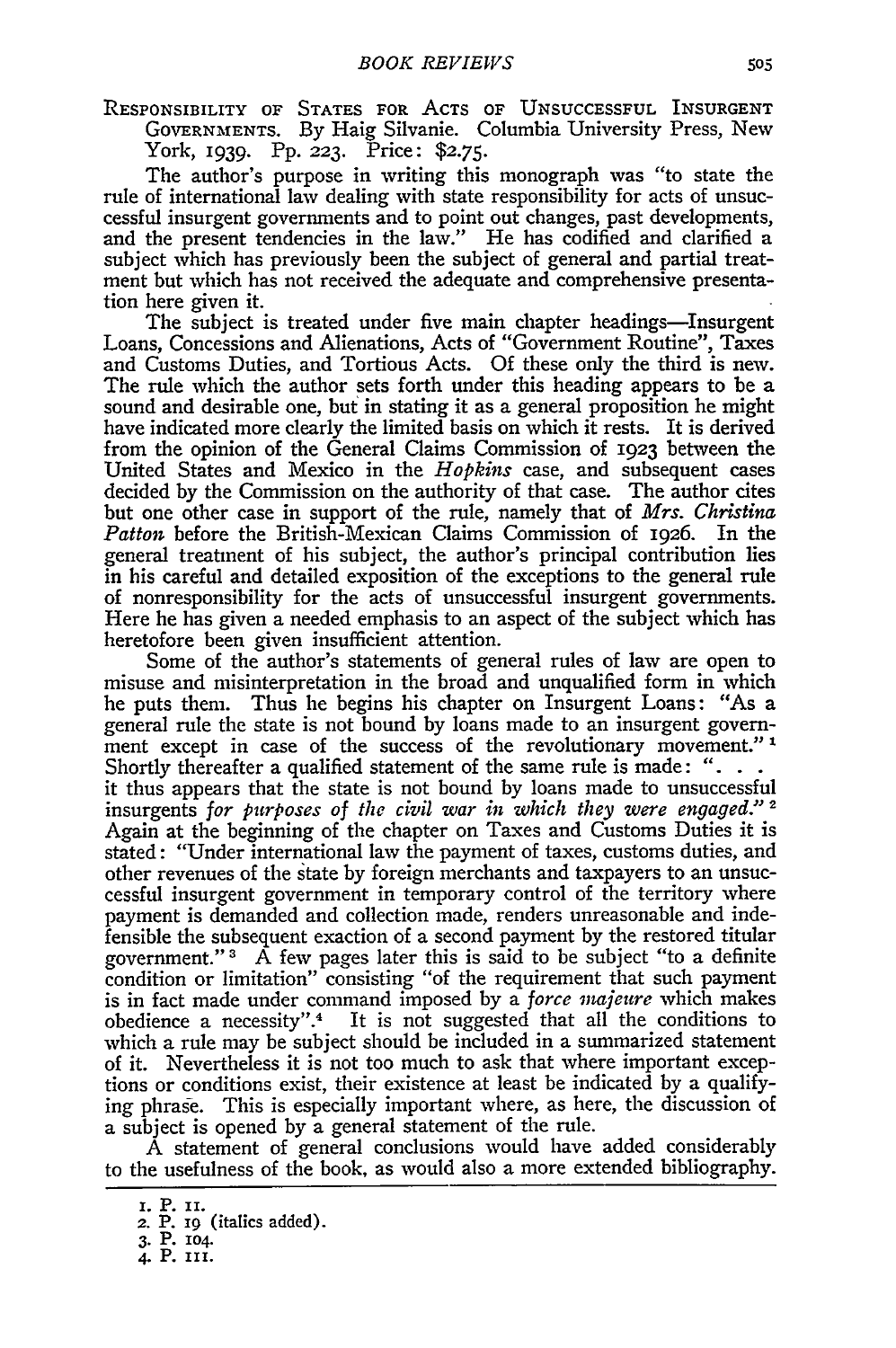The reviewer would have preferred a separate table of cases to the inclusion of the cases in the index. Not all cases cited are listed in the index. These are matters, however, which do not seriously affect the substance of the service to the profession performed by Dr. Silvanie in bringing together within the scope of this compact and concise treatise most of the important source materials in English on the subject which he has undertaken to cover.

# *Durward V. Sandifer.t*

**CASES AND** MATERIALS **ON** WILLS **AND** ADMINISTRATION. (Second Edition.) Edited by Philip Mechem and Thomas E. Atkinson. The Foundation Press, Inc., Chicago, 1939. Pp. xvi, 84o. Price: **\$5.50 .**

This recent addition to the University Casebook Series measures up to the high standards set by other casebooks in the series. Although the book is published as a second edition it appears from the press of a new publisher and in content and arrangement is substantially a new book. The first edition was a good teaching tool and the writer used it in his course a year ago and had planned to use it during the current academic year. But one morning in early August, 1939, the new edition arrived and after spending that evening going through it I regretfully concluded that fairness to the students compelled the immediate adoption of the second edition. I say "regretfully" because the decision required a great deal of work in revising my course to fit the book during vacation weeks which had been planned for lighter pursuits. However, having just completed the course (as this is written) and having tested how much more effective the second edition is in developing the subject I feel that my labors during those lovely late summer days were well spent.

Professors Mechem and Atkinson say in their preface "Experience in teaching the first edition during these same years has suggested to the editors various changes in form, content and arrangement that seemed to them improvements." This is an admirable example of understatement. What the editors really did was to tear the first edition to pieces, cast out a majority of the former cases by discarding them or relegating them to footnotes, bring in some 140-15o new cases (out of a total of **232),** and write in many helpful and well placed notes.

The book is divided into three main parts: Descent and Distribution, The Making and Revoking of Wills, and Probate and Administration. Not only can the course be developed satisfactorily along these lines but the arrangement has the advantage of getting students intensely interested in the beginning of the course. They plunge at once into such problems as the right of a surviving and bereaved, but determined, spouse to take agains the decedent's will, how far this can be prevented by such devices as inter vivos trusts, and what happens to the rights of inheritance of the spouse or son who deliberately kills the intestate in order to inherit the estate, or even for more benevolent, if not socially approved, reasons. When this is followed by immediate consideration of testamentary capacity (does testator's fixed belief that five Valkyries perch persistently on his gate post and sing "Hoyotoho" establish lack of testamentary capacity provided he does not leave a bequest to reward them or exterminate them?), student interest is pitched sufficiently high to carry them through such anti-climaxes as what constitutes the end of a will and what is effective witnessing. The twenty cases contained in the chapter on Integration of Wills supplemented by textual notes and footnotes presents ample material for development of this

**<sup>&</sup>quot;t** Assistant to the Legal Adviser, United States Department of State.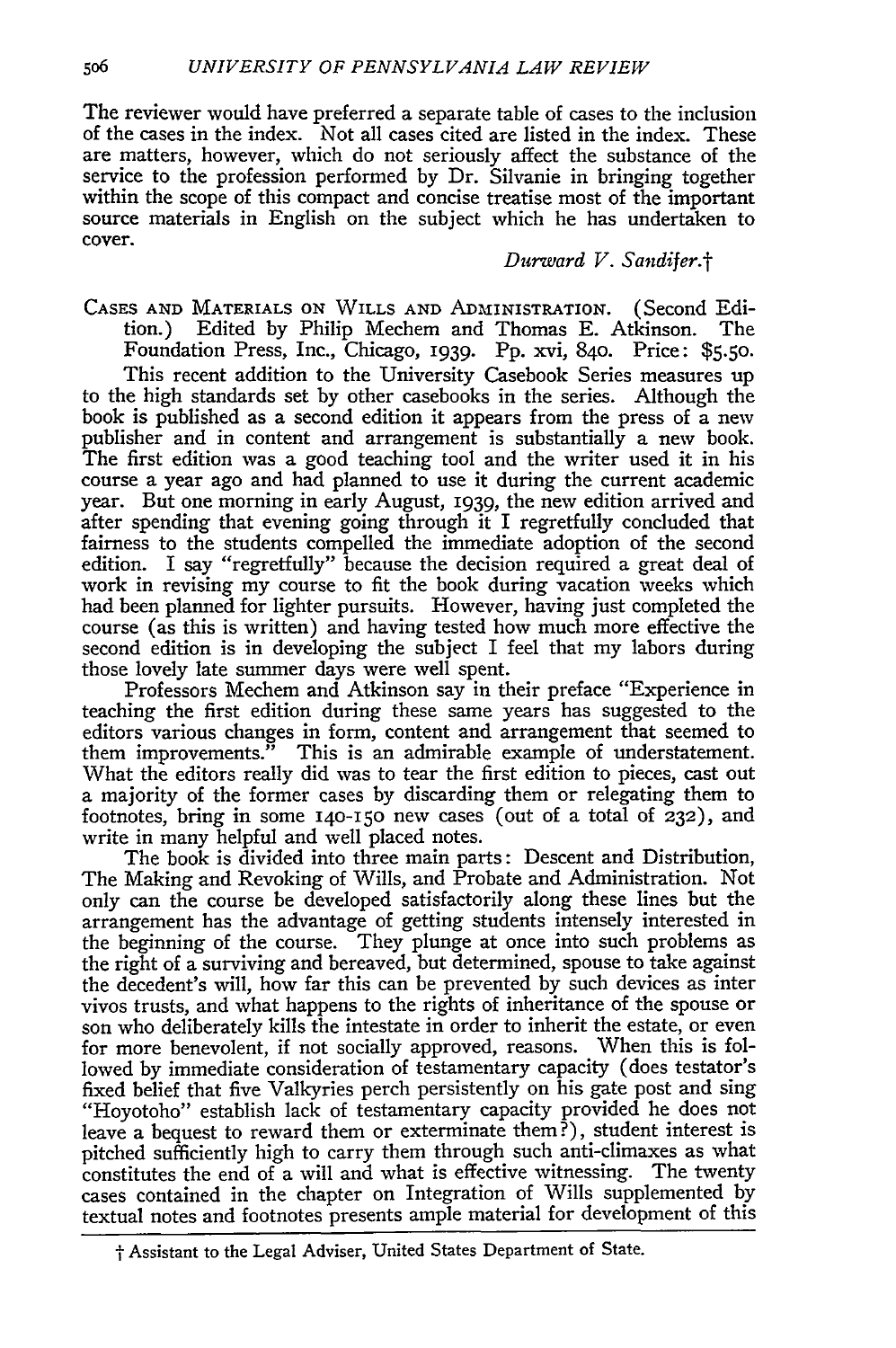difficult but interesting group of problems, in which student interest again rises. Other chapters adequately cover the other typical (and many unusual) problems relating to wills and their effect.

A well arranged **IO** page index in the back is a great improvement over the quite inadequate index to the first edition. Also the physical appearance is improved. The publisher selected a good grade of paper, which readily takes ink or pencil notes, and a large clear well leaded type.

Part III dealing with Probate and Adiminstration contains six chapters and **327** pages, in which appear 79 cases and considerable textual and footnote material, but it is the least successful part of the book from the standpoint of giving the student a chronological picture of the steps and problems of the routine administration of a decedent's estate. This is a difficulty which to some extent is inherent in the subject matter. Routine administration is largely a matter of local practice which varies considerably in different states, and to some extent in different counties of the same state. Yet there are certain necessary steps in every estate which follow in pretty much the same chronological order. In my own course I find it desirable to give some lectures on what I call "Routine Administration". This is designed to give a sailing chart to the young lawyer who is suddenly confronted with a client who says, "Here is the will of my father who recently died. I want you to settle the estate." These lectures are arranged under the headings: I Grant of Letters (including probate of the will and proceedings to contest probate) ; II Advertising; III Notifying devisees and legatees of their interest; IV Preparation and filing of inventory and appraisal; V Preparation and filing of state and federal tax returns and payment of taxes; VI Collection of assets, payment of debts and liquidation of estate; VII Preparation and filing of account; VIII The Audit; IX Distribution; and X Discharge of the personal representative.

Such information is of practical help to the student and later on may actually be referred to during practice at the bar, whereas most law school notes and casebooks are completely discarded after a few months of active practice. Professors Mechem and Atkinson have inserted so much valuable textual material that it is to be regretted that a note along these lines was omitted. A teacher could use it as a basis for pointing out local variations and for the citation of local statutes and rules of court relating to each of the necessary routine steps.

It has been argued that such routine material should not be taught, that the students can get it by collateral reading, and that the teacher should not waste his precious time and even more precious brain on such stuff. This reviewer emphatically dissents. A law school should give its students an adequate preparation to practice law. Many students will never try a criminal case, or deal with title by adverse possession, or sue on a promissory note, but every lawyer with a general practice will settle estates, and such work may come very soon after admission to the bar. The routine of administration can not be found, in many states at least, in any single book. It is generally a mosaic of a variety of statutes, decisions, rules of court, and unwritten custom. Some men can learn the pattern from older, experienced lawyers. Others do not have the benefit of such association. For years in Philadelphia bright young lawyers recently out of good law schools have shown lamentable ignorance of what to do and when to do it, and many of them have at last obtained quiet help from the patient and superlatively able counsel for the Register of Wills. I wonder if some law teachers of wills, even, with an actual estate to settle, would not have found themselves needing similar assistance.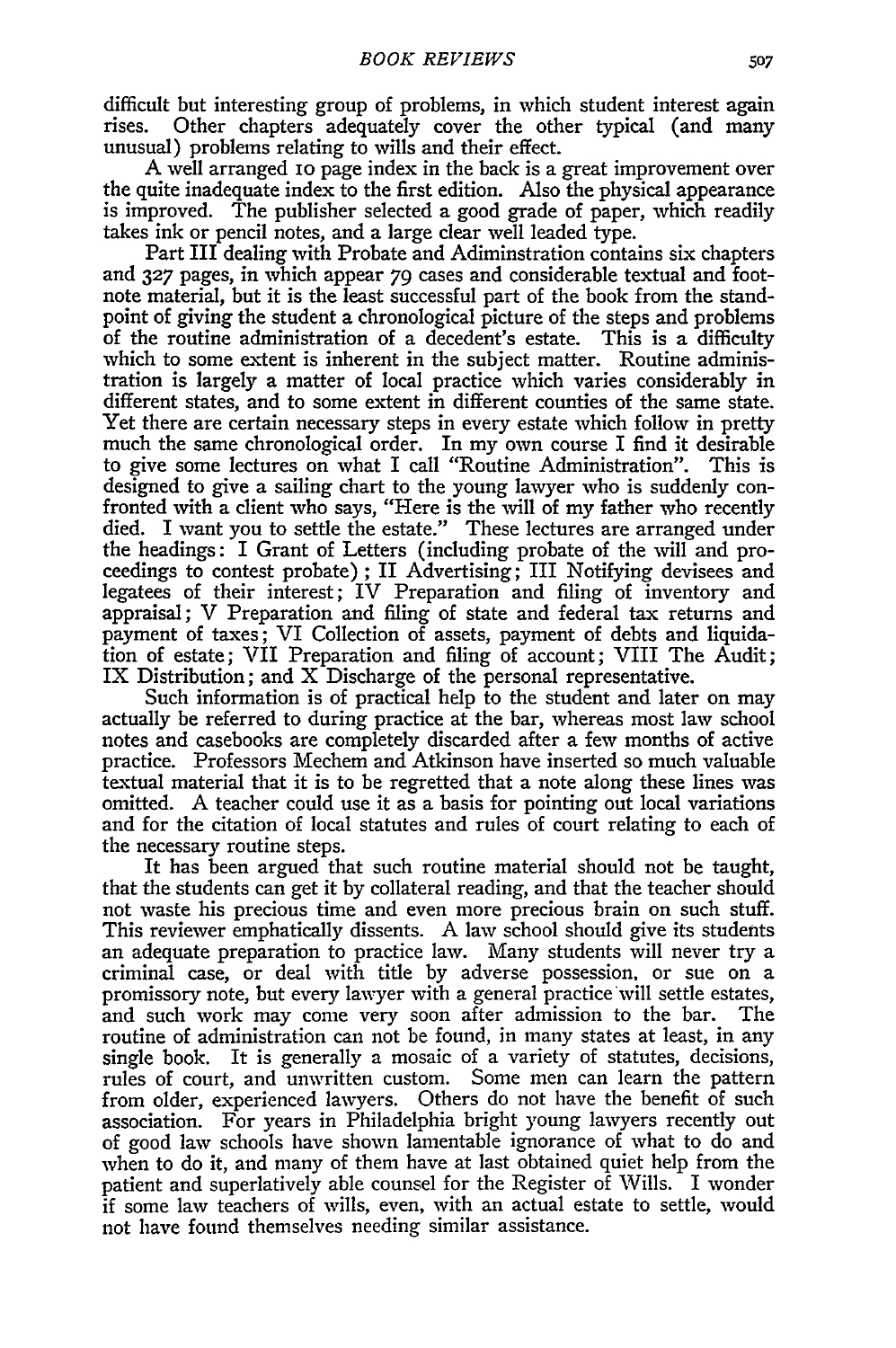One small error of substance has been noted on page 186 where reference is made to "the special law in Pennsylvania where only charitable gifts require attestation". Since the amendment in 1935 **1** of Section 6 of the Wills Act of **1917** no will in Pennsylvania requires attesting or subscribing witnesses, and in  $Spin's$  Estate<sup>2</sup> the Supreme Court held that the amendment applied to the wills of persons dying after the effective date of the act even though the will had been executed prior thereto.

Teachers who prefer *table d'h6te* dinners will not like this book with its 829 pages. It contains much more than can be covered in the thirty hours which is about the maximum time allotted in a law school course to the subject matter. Lazy teachers will not like it because it sets forth so clearly the wealth of law review, text, note, and case material which is available for study. But the teacher who orders *à la carte*, and who feels something of Holmes' yearning to probe every part of law to its very depths, will scan this book joyfully and pick and choose from the full and varied choice of fare it offers. For it is a book which reflects scholarship, and to the teacher who is not familiar with the literature of the subject the notes point the way to the best that has been thought and written in the past.

*Laurence H. Eldredge.t*

PENNSYLVANIA **ANNOTATIONS** TO THE **RESTATEMENT** OF THE LAW OF PROPERTY. Prepared by Mark R. Craig. American Law Institute Publishers, St. Paul, 1939. Pp. 66, **93.** Price: **\$3.00.**

These annotations, prepared under the auspices of the Pennsylvania Bar Association, constitute an important contribution toward facilitating the research problems of the Pennsylvania lawyer. They represent the local adjunct to the *Restatement of the Law of Property.'* Their utility, however, is limited to use in conjunction with the text of the *Restatement* without which they would be of doubtful value.

Extensive litigation in the field of property law has created a vast reservoir of decisions which could have been cited, but it was found inexpedient to refer to all cases on the subject since it would be of no practical benefit to the profession. The only decisions cited are the leading cases and those summing up the law bearing on the subject matter. Lower court cases have been omitted where the particular subjects and issues have been considered and decided by the appellate courts. Frequent references to statutes also indicate a lively legislative interest in the law of property.

One wonders why many important subjects discussed in the *Restateinent* have not been judicially considered in Pennsylvania. Thus the phrase *"no* cases found" appears frequently under the titles, inter alia, Estates for Life, Future Interests Differentiated, Protection of Future Interests. As a result of this dearth of decisions on these subjects, the researcher will be compelled to seek cases in other jurisdictions and to approach the problem analogically. On the other hand, Estates Tail which, since the Act of April 27, 1855,<sup>2</sup> may not be created, and are, therefore, practically obsolete, have been given extensive reference because, as the annotator remarks, "if

**<sup>1.</sup>** PA. **STAT. ANN.** (Purdon, 1938 Supp.) **tit. 20,** § **195,** Act of July 2, 1935, P. L. **573.** *2.* **327** Pa. **226,** 193 Atl. **262 (1937).**

t Professor of Law, University of Pennsylvania.

I. See Vance, *The Restatement of the Law of Property* (937) 86 U. OF PA. L. REv. **173.**

*<sup>2.</sup>* P. L. 368, PA. **STAT. ANN.** (Purdon, **I93I)** tit. 68, § 124.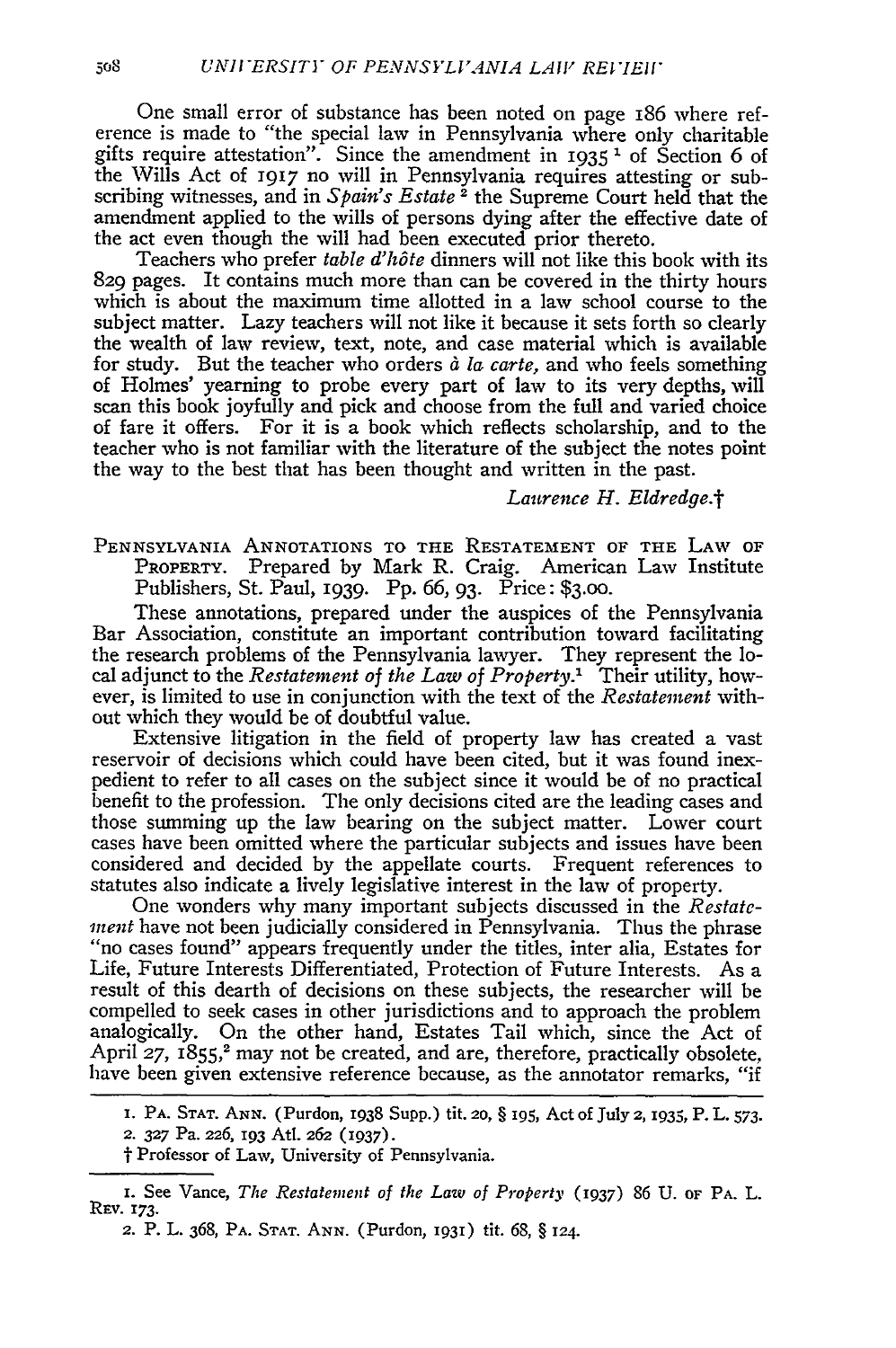an estate tail should appear, the old rules would be applicable and the cases shown would be important".

The failure to include references to law review articles relating primarily to the Pennsylvania law of property is regrettable. It would have been beneficial to have mentioned the well-written articles contained in the periodicals published by the law schools of Pennsylvania. Among many others may be found "The Rule in Shelley's Case in Pennsylvania";<sup>3</sup> "Pennsylvania Rules for Construction of the Words 'Die Without Issue' **";'** "Problems of Construction Arising in the Law of Property-Particularly in the Law of Future Interests" *;5* "Transmissibility of Future Interests in Pennsylvania";<sup>6</sup> "Death Without Issue";<sup>7</sup> "Contingent Remainders in Pennsylvania";<sup>8</sup> and "The Life Tenant and Unproductive Property".<sup>9</sup> Law review articles have always been a helpful source of material for the researcher and the lawyer. Their inclusion is especially appropriate when it is observed that, similar to the *Restatement,* the law review represents the channel through which the progressive student and scientist of the law has sought to give life and direction to otherwise static legal rules.

One is impressed with this product of a committee of the Pennsylvania Bar Association. It is gratifying to observe a legal group undertake to supplement the work of the American Law Institute within the State. There is no reason why local bar associations should relinquish entirely to other research groups the duty of maintaining the dynamic tendencies of the law. The Pennsylvania Bar Association is to be congratulated for evincing an urge not only to ease the burden of the profession but also to contribute to the progress and future of the law.

#### *Jacob S. Richman.t*

GOVERNMENT CORPORATIONS AND STATE LAW. By Ruth G. Weintraub.

Columbia University Press, New York, 1939. Pp. 20o. Price: **\$2.75.**

The government corporation is not a new device. In recent years the state and federal governments have resorted to the use of the corporate entity for a number of purposes. This practice has given rise to a variety of interesting legal problems and foreshadows a trend of indefinite proportions. In this monogram the results of an engineering survey have been recorded. No attempt has been made to justify or condemn the use of the corporate entity for governmental purposes nor have proposals been advanced for the solution of the problems involved.

Many persons are at a loss to know why the federal government chooses to carry on certain of its functions through corporations. Several interesting suggestions are found in the introduction, among them being freedom from budgeting control, power to borrow money, and freedom from civil service requirements.

Another observation dealt with at length is the tendency of the state governments to limit or regulate corporations engaged in performing some function of the federal government. This tendency is evidenced by repeated attempts on the part of several states to levy taxes on the corporate franchise, or upon the property owned by the federal corporation, or upon

**<sup>3.</sup>** Brown **(932) 80 U. OF** PA. L. REV. **522.**

<sup>4.</sup> Amram **(1930)** 79 U. OF **PA.** L. REv. 15. **S.** Brown **(1931)** *79* **U. OF PA.** L. REV. 385, **571.**

*<sup>6.</sup>* Shughart (1938) 42 DICK. L. R-v. 92. **7.** Madden **(1930)** 3 PA. B. A. Q. **28.**

**<sup>8.</sup>** Davis **(i937) 41 DIcK.** L. REv. **I20.**

**<sup>9.</sup>** Wilson (936) io TFmp. L. Q. 376. **'I** Member of the Bar, Philadelphia.